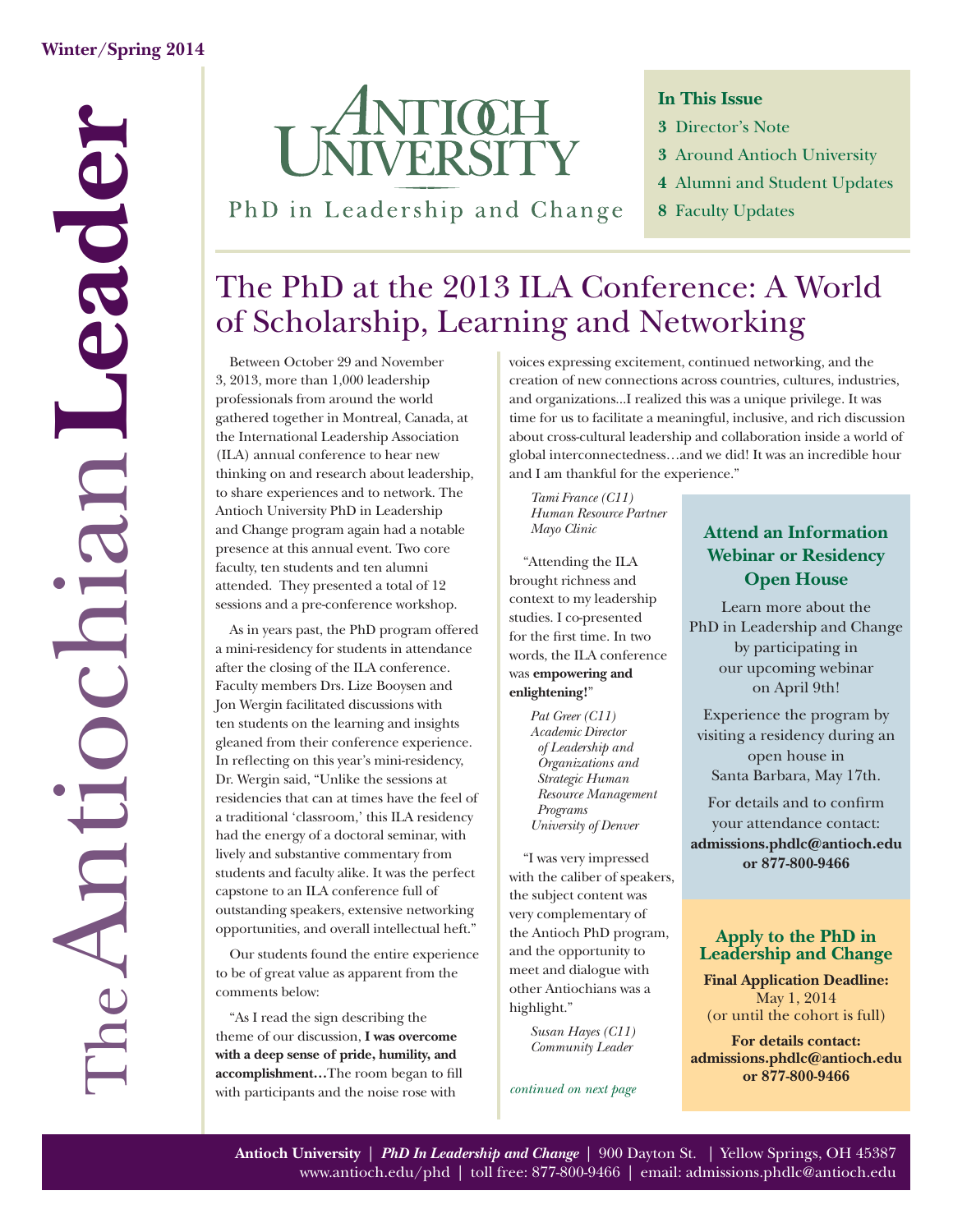#### The Antiochian **Leader** Winter/Spring 2014

### *The PhD at the 2013 ILA Conference continued from page 1*

"**The ILA experience was priceless!**

The global connectedness and inclusivity was nothing short of amazing. Having the opportunity to connect with significant leaders in multiple industries was unique and a gift. As I advance closer to candidacy and my dissertation, this is the time when I NEED to be around other scholars to brainstorm and reflect on my topic....The ILA provided this for me as did the mini-residency."

*Jodi Kortje (C11) Program Manager Emergency Services Fraser Health Authority*

"I was struck by the level of depth and insights that each session brought. The rich experience was made even richer by sharing it with other Antiochians! **The miniresidency was an A+ for me!** Getting to know my colleagues from an earlier cohort was absolutely wonderful; the opportunity that Lize and Jon provided for us to 'unpack' our ILA conference experiences, to share our insights, and to plan for future conferences was, by far, one of the best parts of the week."

*Renee Charney (C12) Founder and Principal Charney Coaching and Consulting LLC*

"My interest in attending included the opportunity to participate in seminars representing the most recent research in my own area of practice, as well as in those areas that may not be directly related to my own research, but still hold interest. This was achieved without question. **I walked away feeling that that our PhD program can stand shoulder to shoulder with many others throughout the North Americas.**"

*David McLean (C10) Partner Soulzatwork, a Division of T.S.C. Inc.*

As is apparent from the above reflections, the Antioch University PhD in Leadership and Change program once again had a highprofile presence at the 2013 ILA conference, as we have had for over a decade. The program's relationship with the organization has deepened over these many years, and a number of our students, alumni and faculty

have served in leadership roles in the organization and in its conference planning work. Dr. Booysen, past chair of the ILA's Business Leadership Member Interest Group and the program's faculty liaison with the ILA, reflected on her leadership role in both the ILA and the PhD in Leadership and Change program: "I am a firm believer in the importance of bridging the scholarly-practice divide in leadership, and building networks, communities of practice, and collaborative opportunities for those who practice, study and teach leadership." Dr. Booysen

additionally noted, "In my opinion, the fellowship between the ILA and the program is a natural fit and extension for our PhD faculty and students to get involved, sharing their scholarship and practice at the forums which the ILA creates."

We plan to continue and even expand our presence at this year's ILA conference in San Diego in October, 2014, and in Barcelona in 2015. If you have any questions, please feel free to contact Dr. Booysen (abooysen@ antioch.edu).

#### **Faculty and student presentations at the ILA:**

• Dr. Scott J. Allen (C2) chaired a symposium entitled "The Scholarship of Teaching" presented by Peter E. Williams, Maurice Guarcello, Paul Kosempel and Linda G. Olsen.

Dr. Scott J. Allen (C2) participated in a panel discussion on "The National Leadership Education Research Agenda: A Scholarly Opportunity for Enhanced Direction."

• Dr. Lize Booysen (Core Faculty) chaired and commented on a symposium, "Global Leadership: Clarity around Concepts and Complications in Practice," presented by Allan Bird, Franklin Oikelome and Angela Titi Amayah.

Dr. Lize Booysen (Core Faculty) co-facilitated a pre-conference full day workshop titled "Reflexivity-In-Action: Arts-Based Experiential Leadership Development Encounter for Female Leaders" as well as a conference stream mini-workshop, "The Value of Arts-Based Experiential Leadership: A Snapshot and Reflection."

- Dr. Karen Geiger (C6) was the commentator at the presentation by Kristin Trahan Winford entitled "Class-S: A Systems Theory Review of the Failure of Lehman Brothers and Application to Current Firms."
- Patricia Greer (C11) and Tami France (C11) facilitated a round table discussion,"Cross-Cultural Leadership & Collaboration: A Practical Application inside Global Interconnectedness."
- Drs. Martha Miser (C6) and Richard Warm (C6) presented a workshop entitled "Help! We're Trapped in an Industrial Mindset: The Conversation Continues."
- Dr. Janet E. Rechtman (C2) co-presented a workshop "Leading from Any Chair. Including One on Wheels."
- Dr. Laura Santana, (C5) co-presented a symposium entitled "Leadership Resilience in the Workplace: Emergent Strategies and Tactics."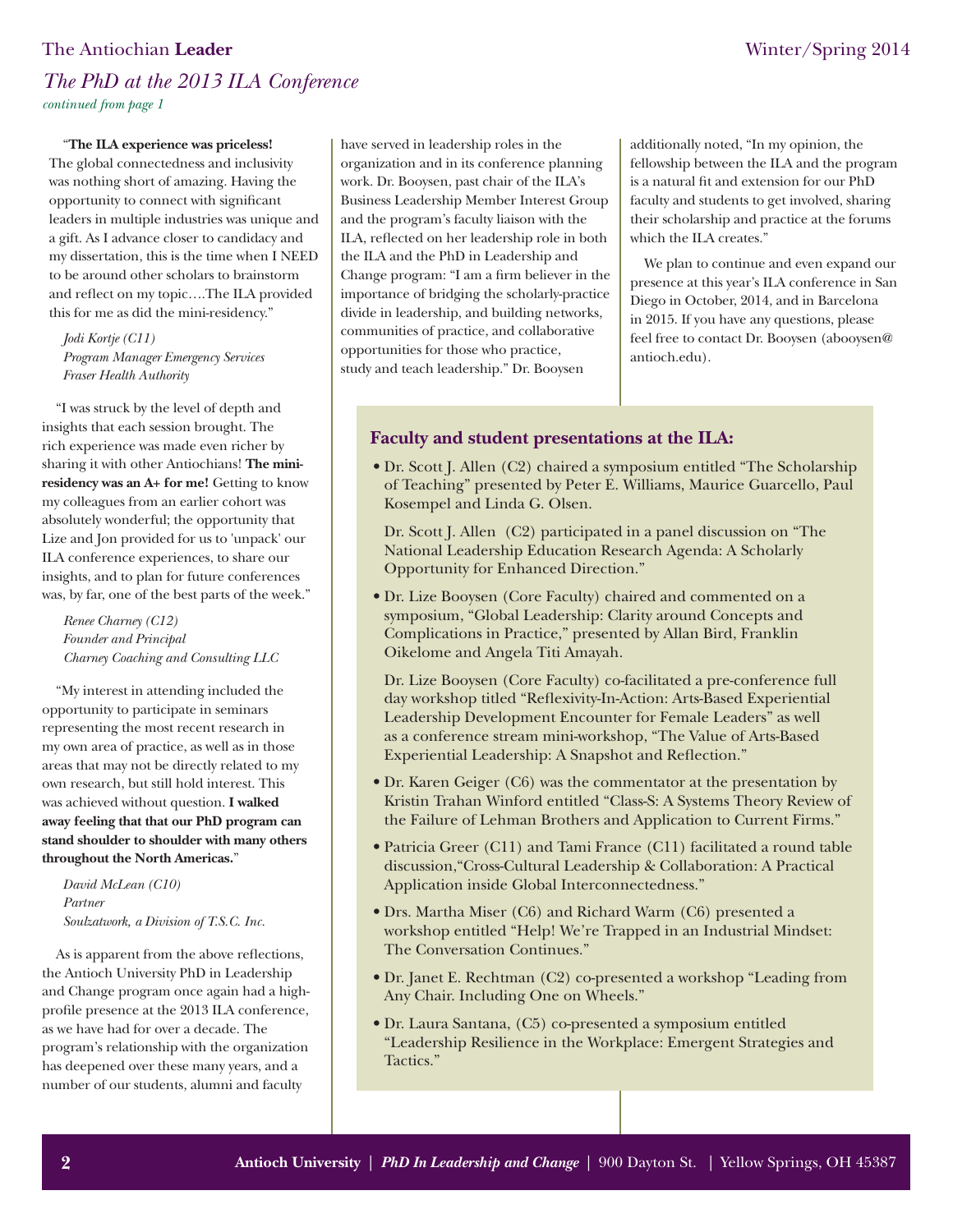### **Director's Note**



I'm very happy to report that Antioch University (AU) has received a full 10 year reaffirmation of accreditation from The Higher Learning Commission of the North Central Association of

Schools and Colleges (HLC), with many accolades for our inclusive self-study process and candid self-study report, and for AU's continued progress in many important areas of institutional life. The HLC reviewers also made recommendations to ensure that AU will continue to thrive and be sustainable. Many staff and faculty across the institution worked to make this three-year self-study and reaccreditation process a success, including individuals from the PhD in Leadership and Change program. So, congratulations to everyone involved.

In terms of program news, I'm excited to share with you some plans for the program's expansion. For years we've pondered how to grow in a way that would not undermine

the intimacy and quality of what makes our program special to so many. We have finally come up with a design to develop a profession-specific concentration within leadership and change in healthcare, which we hope to roll out with the first cohort in July 2015. The faculty are working on the curriculum to address some differences in delivery and design, which would distinguish the concentration from our core foundation program. We've already communicated with some of our students and alumni from the healthcare sector about their ideas and plan to do much more over the next year as we continue the development. Please stay tuned! And, if you have any colleagues or friends who might be interested in the health care concentration, please give them my email and encourage them to be in touch with me.

Speaking of alumni, I want to recognize and thank all alumni who have given to this year's annual scholarship fund appeal. Close to 25 percent of our alumni are now donors, which is an extraordinary percentage. To me, this shows an amazing commitment and I am deeply appreciative. If you have not yet given

### **Around Antioch University**

**Antioch University Los Angeles** recently added a Master of Arts in Nonprofit Management program; a sixth major area of undergraduate concentration in Addiction Studies; and post-degree certificate programs in Psychology of Trauma and LGBTAffirmative Psychology. Learn more about AULA [at www.antiochla.edu.](www.antiochla.edu)

**Antioch University Midwest** is one of only six schools within the state of Ohio to achieve 100 percent passage by its graduates of both the Ohio teacher and principal licensure exams. Learn more about AU[M at www.midwest.antioch.edu.](http://midwest.antioch.edu/)

**Antioch University New England** is creating a new graduate fellowship in conservation psychology. The fellowship, the first of its kind in the country, will help coordinate a network of interested professionals and broaden the reach of this new field through training and other opportunities. Learn more about AUNE [at www.antiochne.edu.](www.antiochne.edu)

**Antioch University Santa Barbara** kicked off its inaugural Women and Leadership certificate program in January 2014. This fall, AUSB will launch its new socially responsible MBA program, with focuses on social business, nonprofit management, and strategic leadership. Learn more about AUSB [at www.antiochsb.edu.](www.antiochsb.edu)

**Antioch University Seattle** president Brian Baird recently spent two days at the Dominican University of California participating in "Congress to Campus," a program that brings together former members of Congress with the nation's youth to help increase their civic literacy and participation. President Baird is the former Democratic representative for the state of Washington.

Learn more about AUS [at www.antiochseattle.edu.](www.antiochseattle.edu)

**Antioch Education Abroad** introduced a new scholarship to honor Irwin Abrams and Paula Lazarus-Spier, two of AEA's co-founders who were influential as early theorists and practitioners of international education. Learn more about AEA [at www.antioch.edu/aea.](www.antioch.edu/aea)

to the scholarship fund and are able to do so, we need every contribution no matter how small or large. Please see the sidebar on page 8 with information on how to contribute.

Finally, we are planning a number of alumni activities this year and once we have dates firmed up, we will be posting the information.

> Laurien Alexandre lalexandre@antioch.edu

#### **"WRITE NOW" First-Ever PhD in Leadership and Change Alumni Weekend**

**August 2nd and 3rd, 2014 Yellow Springs, OH**

Following graduation ceremonies, join us for a rich weekend of writing workshops, networking opportunities and brainstorming sessions. Workshops will focus on getting published and writing for different types of audiences and publications. Save the dates!

The PhD in Leadership and Change program supports the fight against global warming by offsetting the climate impact of all work-related air travel by program faculty and staff through annual donations that support projects involving renewable energy, energy efficiency, and reforestation.

Antioch University is fully accredited by the North Central Association of Colleges and Schools (NCA). The PhD in Leadership and Change program obtained full and permanent approval from the Ohio Board of Regents in Summer 2005.

#### **Antioch University's Mission**

Antioch University provides learnercentered education to empower students with the knowledge and skills to lead meaningful lives and to advance social, economic, and environmental justice.

*To learn more about our multi-campus system visit: www.antioch.edu*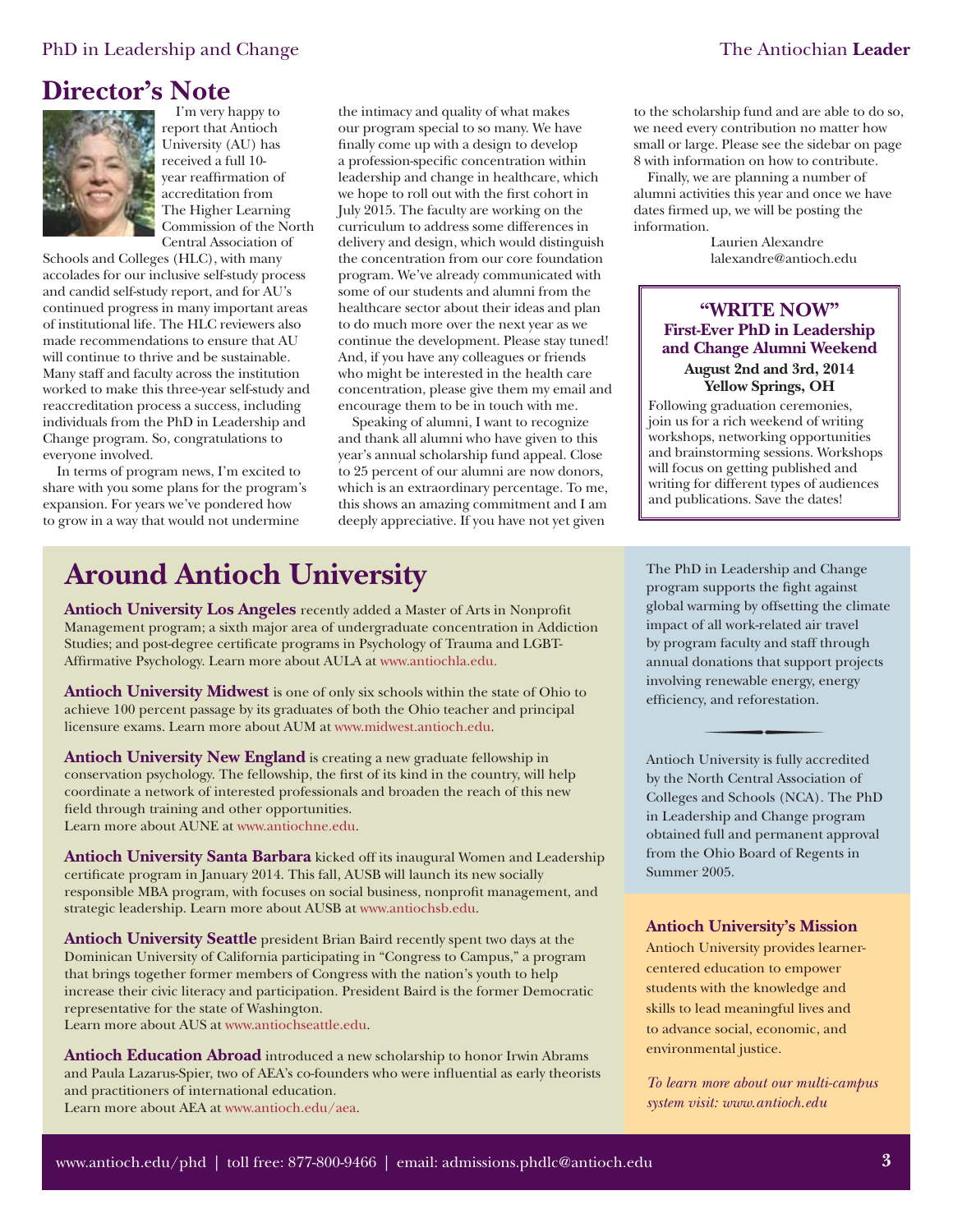#### **COHORT 1**

**Dr. Birmingham**, associate professor of Leadership and Change and chair for the School of Leadership and Development at Eastern University, presented her research regarding Habitat for Humanity, "Building Community Leadership: The Impact of a Housing Model on Female Homeowners," at the International Leadership Association Women and Leadership Conference entitled "Building, Bridging and Blazing Pathways for Women and Leadership."



*Dr. Beth Birmingham (C1) and Dr. Cheryl Jordan (C6)*

#### **COHORT 2**

**Dr. Scott Allen**, assistant professor of Management at John Carroll University, recently published "Job Related Interventions as Sources of Learning in Leadership Development: Widely Used in Industry – Wildly Absent in the Literature," in the *Organization Development Journal*. Dr. Allen also presented "What's Next in Leader Development: Know, See, Plan, Do" at the annual conference of the Association of Leadership Educators and co-presented "Undergraduate Leader Development: Would You Tell Me How?" at the Academy of Management annual meeting. Learn more about Dr. Allen [at www.sites.jcu.edu.](http://sites.jcu.edu/boler/pages/who-we-are/faculty/scott-allen-ph-d/) 

**Dr. Harry Alston** has assumed the position of associate vice president for model development at Safer Foundation (Safer). Safer, a Chicago-based 501(c)(3), was founded in 1972 as an advocate for individuals with criminal records in their efforts to obtain employment following release from prison or jail. Its mission is to reduce recidivism by supporting, through a full spectrum of services, the efforts of people with criminal records to become employed, law-abiding members of the community. Over the last year, Dr. Alston oversaw the implementation of a social enterprise pilot program, Deconstruction Technologies, LLC (DTP), funded by the Small Business Administration, and served as the lead architect in Safer's successful grant application (\$1 million) from the



*"The PhD in Leadership and Change has been a gift in my life. I have written numerous books based on my dissertation and most recently was offered the position of academic director of the Industrial Organizational Psychology program at Concordia University Irvine. I always knew I would get back into academia; Antioch University made that dream possible."*

#### **Dr. Chip Espinoza (Cohort 5)** Author, Speaker, Consultant

Dr. Espinoza is an author, speaker and consultant with expertise on the subject of generational diversity in the workplace.

www.chipespinoza.com

Department of Labor, Training to Work - Adult Reentry. Learn more about Dr. Alston [at www.saferfoundation.org.](http://www.saferfoundation.org/about/harry-alston) 

**Dr. Luane Davis Haggerty**, senior lecturer and assistant professor at Rochester Institute of Technology (RIT), recently authored and directed the production *Echoes of Languages No Longer Heard* for the Rochester Fringe Festival. Additionally, Dr. Davis Haggerty will be directing *Damn Yankees* for RIT's National Technical Institute for the Deaf (NTID) Performing Arts. Learn more about Dr. Haggerty [at www.ntid.rit.edu.](http://www.ntid.rit.edu/success/luane-davis-haggerty) 

**Dr. Sean Creighton** recently published the article "Today's Civic Mission for Community Colleges" in the latest edition of the *Higher Education Exchange* (The Kettering Foundation, 2013). The article can be downloaded [at www.kettering.org.](www.kettering.org)

**Dr. Caroline Fu** recently co-authored the chapter entitled "A Tao Transformation Leadership Model for the Process Enneagram©" within *The Process Enneagram©: Essays on Theory and Practice*  (Emergent Publications, 2013). Dr. Fu is assistant professor of Leadership Studies at Gonzaga University. Learn more about her work [at www.connect.gonzaga.edu/fu.](http://connect.gonzaga.edu/fu)

**Dr. Lisa Kreeger** has been appointed director of curriculum consulting for Wolters Kluwer/Lippincott Williams & Wilkins. In this new position she will be responsible for leading collaboration with the National League of Nursing, universities, colleges and hospital systems to develop custom nursing curricula that better prepare new graduates and practicing nurses to thrive in the health care system. Learn more about Wolters Kluwer/Lippincott Williams & Wilkin[s at www.lww.com.](http://www.lww.com/webapp/wcs/stores/servlet/content_h-t-m-l_about_11851_-1_12551)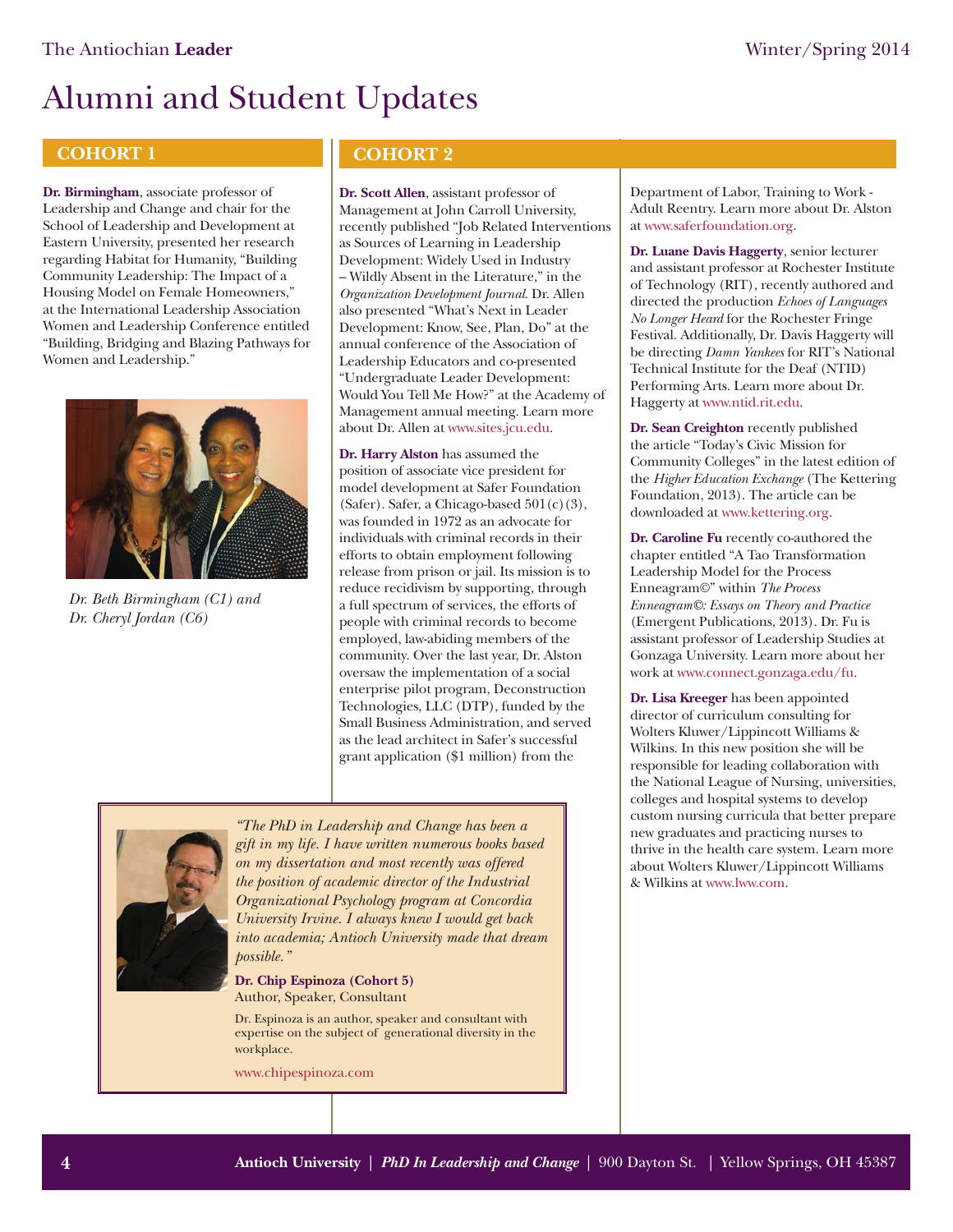#### **COHORT 3**



#### **Dr. Kathryn Gaines**, president and founder of

Leading Pace consulting firm, continues to provide leadership and organization development consulting and coaching,

primarily with United States government clients, and regularly partners with consulting firms as a subject matter expert. Dr. Gaines is also a faculty member with the Center for Creative Leadership delivering open enrollment and custom leadership development programs with this top-ranked global provider of executive education and leadership research. In addition to serving as a Board member with the International Leadership Association, Dr. Gaines is pleased to have offered pro bono services to Days End Farm Horse Rescue in 2013 and is looking forward to supporting Leadership Howard County in Maryland as a coach in 2014. Learn more about Dr. Gaines at [www.leadingpace.com.](http://leadingpace.com/about-us/senior-leadership/)

#### **COHORT 4**

**Dr. Roger Fuller** is the new executive director of the Maine International Center for Digital Learning, a nonprofit organization that helps educators use digital technologies to support individual and community-connected student learning. Learn more about Dr. Fuller's work [at www.micdl.org.](http://micdl.org/news/roger-fuller-executive-director-micdl) 

**Dr. Cara Meixner** was recently promoted to associate professor with tenure, Graduate Psychology, at James Madison University. Learn more about Dr. Meixner at [www.psyc.jmu.edu.](http://www.psyc.jmu.edu/gradpsyc/people/meixner.html)

**Dr. Anthony Scriffignano**, senior vice president, worldwide data and insight, at Dun and Bradstreet, recently participated in an economic forum series presented throughout Europe in regard to perspective and outlook for global markets. Specifically, Dr. Scriffignano represented the advanced data science that is being applied to the discovery, curation, and synthesis of complex, often unstructured and multilingual data that goes into understanding total opportunity and total risk, including delinquency and fraud in global markets. Additionally,

#### **COHORT 4 (continued)**

Dr. Scriffignano was named "Internship Supervisor of the Year" in recognition for his 12-plus-year commitment to the mentoring and development of young people in New Jersey. The award was presented during the Development School for Youth (DSY) internship reception held at the Scott H. Flamm Center for Afterschool Development in Newark, NJ. The DSY, a program of the All Stars Project of New Jersey, is an out-ofschool leadership training program which partners with business professionals and over 100 corporations in New York and New Jersey. Learn more about Dr. Scriffignano at [www.informationweek.com.](http://www.informationweek.com/big-data/big-data-analytics/big-data-profile-dandbs-anthony-scriffignano/d/d-id/1109552?)

#### **COHORT 5**

**Renee Ahern**, bereavement coordinator for Mount Carmel Health System, is now adjunct faculty for the University of Dayton within the Community Counseling program.

**Dr. Susie Erenrich**, lecturer in Cross-cultural Communications at American University, recently published "Funding Leadership Development Training for Cultural Activists" within *The Foundation Review.* Access the full article [at www.scholarworks.gvsu.edu.](http://scholarworks.gvsu.edu/tfr/vol5/iss2/8/)

**Dr. Chip Espinoza**, academic director of Organizational Psychology at Concordia University, author, speaker and consultant, in conjunction with PhD in Leadership and Change professor of Critical Race, Gender, and Leadership Studies, Dr. Philomena Essed, developed a leader development program for Voto Latino, based in Washington, DC. Voto Latino is the country's leading organization in registering and engaging young Latino voters. The program will be delivered regionally throughout the country. Additionally, Dr. Espinoza was selected as one of 15 Global Thought Leaders by *The Economic Times* in India. Learn more about his work at [www.chipespinoza.com.](http://www.chipespinoza.com/) 

**Dr. Susan McKevitt** is currently serving on the Governance Committee of the New Hampshire Department of Education's Extended Learning Opportunities working to ensure that high-quality, real-world learning experiences are visible and available. Dr. McKevitt was also recently appointed

#### **COHORT 5 (continued)**

to the Board of the National Center for Competency-Based Learning (NCCBL). Learn more about NCCB[L at www.nccbl.org.](www.nccbl.org) 

**Dr. Lynn Olsen**, CEO and principal consultant at The Innovation Group Inc., recently began teaching in the University of St. Thomas' new Executive Education Online Master of Business Administration program serving as the program's learning facilitator. Learn more about Dr. Olsen's work at [www.innovationgroupmn.com.](http://www.innovationgroupmn.com/) 

**Dr. Laura Santana**, senior faculty at the Center for Creative Leadership, recently co-published "Credicorp Group, Leadership Development Strategy: An Evolving Approach Linked to Business Performance" which details the impact study highlights of work in regard to the multi-year, multitiered strategic approach to leadership development with the leading financial [institution in Peru](http://www.ccl.org/leadership/pdf/aboutCCL/Credicorp.pdf?campaign=HP0813). Review the impact study at www.ccl.org.

**Dr. Harriet Schwartz** was awarded tenure and has been promoted to associate professor in the Department of Psychology at Carlow University. Additionally, Dr. Schwartz presented "Dinner at Fitzwilly's: Intellectual Mattering in Developmental Relationships" at the Mentoring Institute's sixth annual conference entitled "Impact and Effectiveness of Developmental Relationships." Lastly, in conjunction with PhD in Leadership and Change professor of psychology Dr. Elizabeth Holloway, Dr. Schwartz recently co-authored "I Become a Part of the Learning Process: Mentoring Episodes and Individualized Attention in Graduate Education" within the international peer-review journal *Mentoring and Tutoring: Partnership in Learning*, for which she is also member of the editorial board. Review the full article [at www.tandfonline.com.](http://www.tandfonline.com/)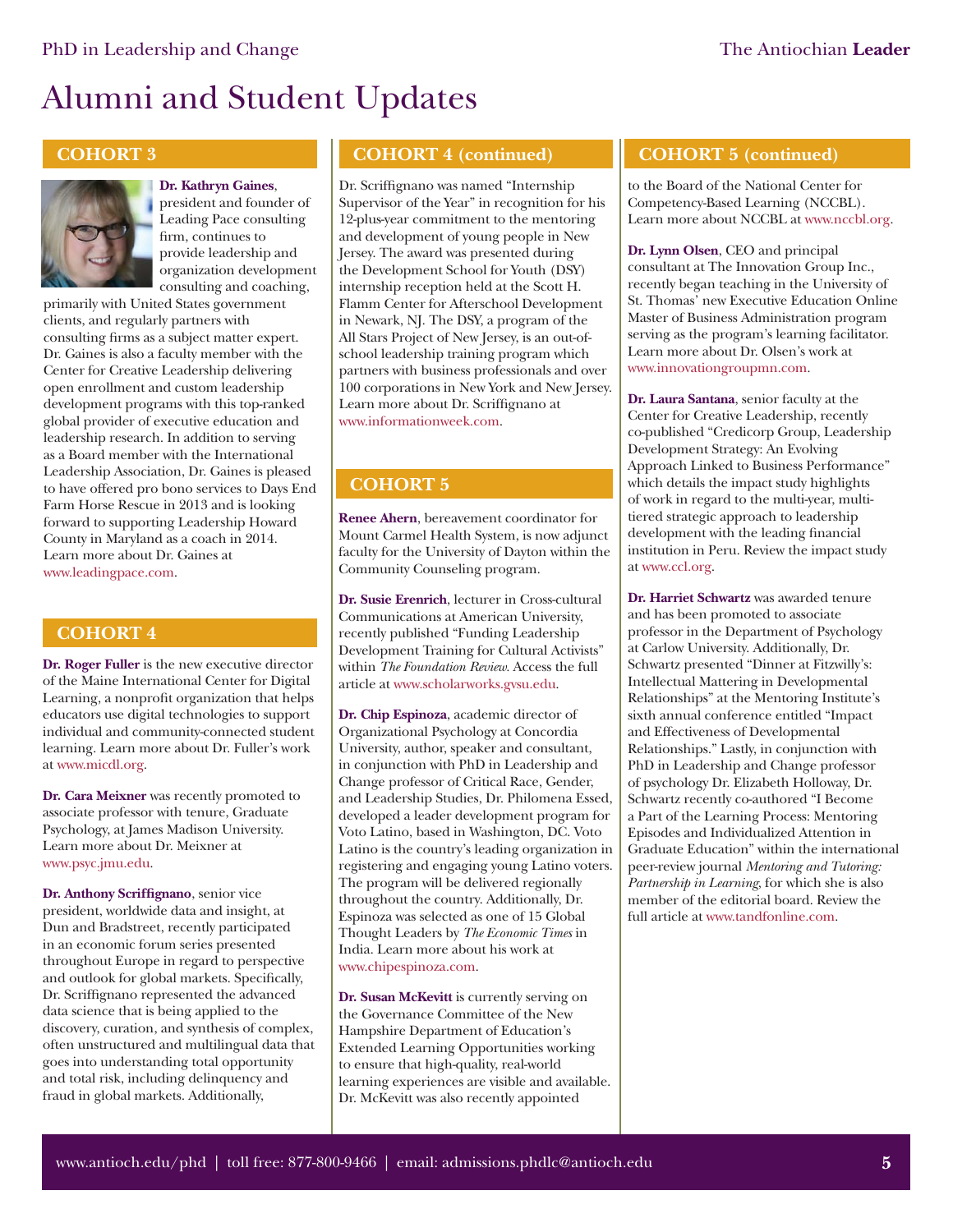#### **COHORT 6**

**Dr. Jane Alexandre**, co-founder and artistic director of Evolve Dance Inc., has partnered organizations with the Pacific Links Foundation and Hagar International Vietnam to launch Evolve Dancing Communities: Vietnam 2014, a unique multi-dimensional program for abuse and human trafficking survivors. Learn more about the program at [www.evolvedance.org.](http://www.evolvedance.org/vietnam-2014.html) 

**Dr. Wayne Curtis** recently accepted the position of project specialist for green business and social entrepreneurship within the Center for Sustainable Development, one of the land grant centers of the College of Agriculture, Urban Sustainability and Environmental Sciences (CAUSES) of the University of the District of Columbia (UDC). Within his new role, Dr. Curtis will design and implement research and community education initiatives that advance business startups, expansions, leadership skills, and private-public partnerships to improve environment quality and opportunity in the District of Columbia. Learn more [about his work at www.youtube.com/](http://www.youtube.com/watch?v=LLDWcTv6C9w) watch?v=LLDWcTv6C9w.

**Dr. Karen Geiger**, president of Karen Geiger and Associates Inc. as well as leadership faculty at Queens University of Charlotte's McColl School of Business, served as chair of the Business Leadership Member Interest Group for the International Leadership Association for 2013. Learn more about Dr. Geiger's work [at www.karengeiger.com.](http://www.karengeiger.com/) 

**Dr. Cheryl Jordan**, senior organizational development consultant for Turner Broadcasting System Inc., presented her work "Motifs of Resistance: Corporate Black Women Executives Opposing Gendered Racism" at the International Leadership Association Women and Leadership Conference entitled "Building, Bridging and Blazing Pathways for Women and Leadership." Learn more about Dr. Jordan [at www.cheryljordanphd.wordpress.com.](http://cheryljordanphd.wordpress.com/bio/) 

#### **COHORT 7**

**Dr. Peter Dickens**, executive director of the Open Learning Center at Tyndale University, recently published "Facilitating Emergent Change in a Healthcare Setting" in the Fall 2013 issue of *Healthcare Management Forum*. Review the full article at [www.healthcaremanagementforum.org.](http://www.healthcaremanagementforum.org/article/S0840-4704(13)00061-6/abstract)

**Dr. Kori Diehl** recently joined Marymount University's School of Business Administration as adjunct faculty. In this new role, Dr. Diehl is teaching Organizational Behavior and Business Simulation, as well as courses affiliated with the university's coaching certification program.

**Dr. Leslie Etienne** has been appointed to the Board of Directors at the Highlander Research and Education Center, a social justice leadership training school and cultural center located in New Market, Tennessee. Additionally, Dr. Etienne is now education justice coordinator for Project South: Institute for the Elimination of Poverty and Genocide and will lead a myriad of social justice based facilitation and research that further develops the Institute's initiatives. Learn more about this work [at www.projectsouth.org.](www.projectsouth.org)

**Dr. Tavia LaFollette**, artist-in-residence at Carnegie Mellon University and founder, director and curator of ArtUp, a Pittsburgh based nonprofit focused on building a language of peace through the actions of art, was recently recognized as a 2013 "Celebrating Women! Having a Global Impact Honoree" by the Women and Girls Foundation. Learn more about Dr. LaFollette [at www.wgfpa.org.](http://wgfpa.org/celebrating-women-having-a-global-impact/2013-celebrating-women-having-a-global-impact-nominees/tavia-la-follette/) 

**Dr. Linda Lyshall** has been unanimously appointed district manager for the state of Washington's San Juan Islands Conservation District. Learn more about Dr. Lyshall's work [at www.sanjuanislandscd.org.](http://sanjuanislandscd.org/about-us/our-staff/) 

#### **COHORT 8**

**Dr. Julie Johnson** has accepted the position of program director within the Division on Research and Learning at the National Science Foundation. Learn more about Dr. Johnson [at www.nsf.gov.](http://www.nsf.gov/mobile/staff/staff_bio.jsp?lan=jjohnson&org=EHR&from_org=EHR) 

**Dr. Kate O'Neill** has recently been named the director of the Executive Master's in Business Administration, Master of Science and Master of Management in International Business programs in the College of Business at Zayed University in Abu Dhabi. Learn more about Dr. O'Neill [at www.zu.ac.ae.](http://www.zu.ac.ae/main/en/colleges/colleges/college_business/research_newsroom/2013/May/katie.aspx) 

**Dr. Randy Roberts** is the new deputy director of the Shrem Museum of Art at the University of California, Davis. Additionally, Dr. Roberts is current professor in the Museum Studies master's program at the John F. Kennedy University in Berkeley. Learn more about Dr. Roberts at [www.jfku.edu.](http://www.jfku.edu/Programs-and-Courses/College-of-Graduate-Professional-Studies/Museum-Studies/Faculty/Dr-Randy-Roberts.html) 

### **PhD in Leadership and Change Commencement**

**August 2, 2014** 9:00 am For information, contact jgarrison@antioch.edu

### **Dissertations**

Access full PhD in Leadership and Change program dissertations at [www.etd.ohiolink.edu](https://etd.ohiolink.edu/ap/6?0::NO:6:P6_INSTID,P6_ETD_INST_DEPTID:2,1137)

*2013 PhD in Leadership and Change program graduates pictured during commencement ceremonies*

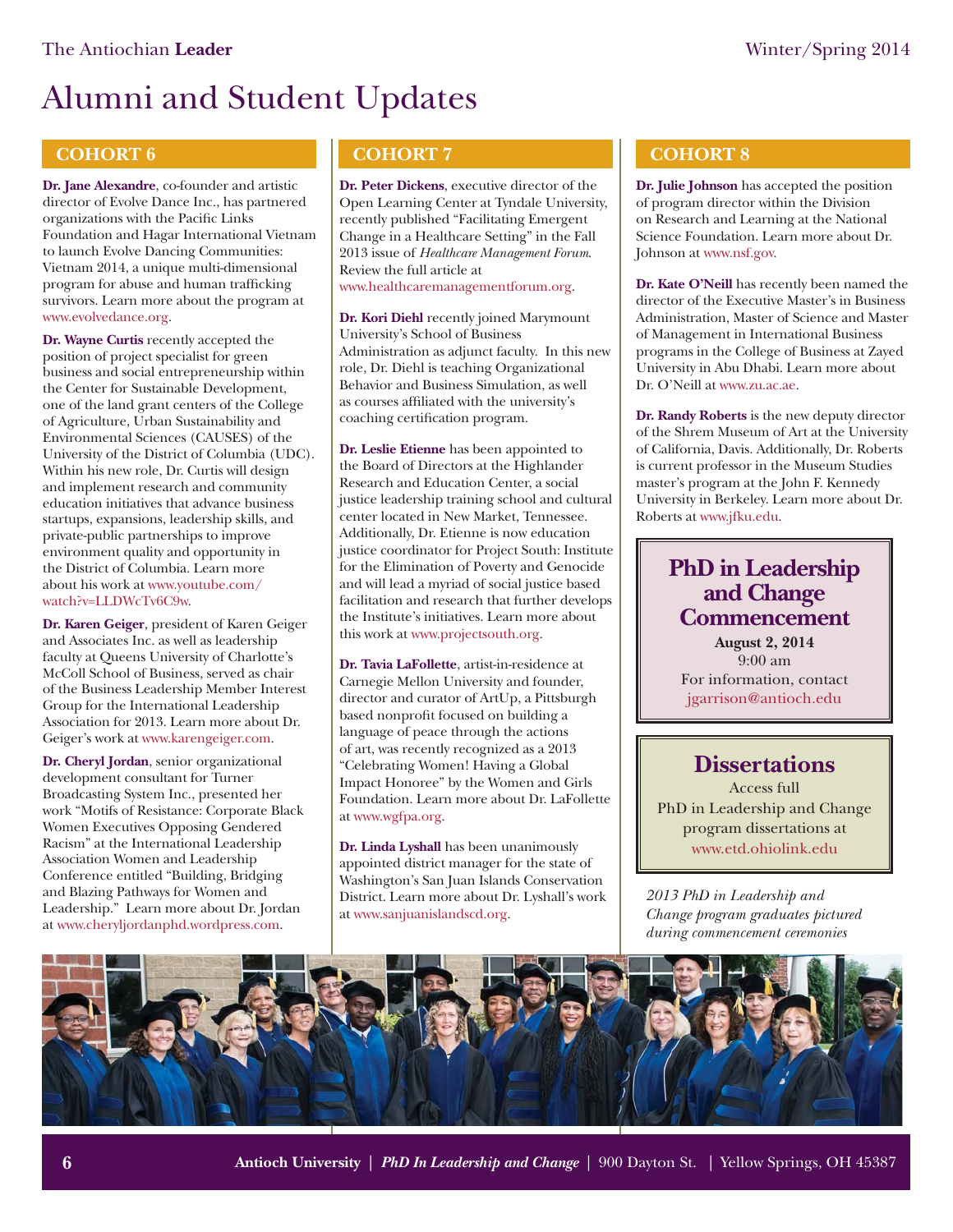#### **COHORT 9**

**Tom Borrup** has been named director of the University of Minnesota's Master of Professional Studies in Arts and Cultural Leadership program. The interdisciplinary program aims to foster innovation and creativity in aspiring arts leaders. Borrup is responsible for building relationships and working with community partners, interpreting market need in the interest of curriculum development, and recruiting and serving as principal liaison to faculty. Borrup is also principal at Creative Community Builders leading a team of consultants to bring research-driven insights to fuel work in creating collaborative community relationships that are meaningful and sustainable. Learn more about his work at [www.communityandculture.com.](http://www.communityandculture.com/team.php) 

**Annie Hernandez**, executive director and director of youth philanthropy for The Frieda C. Fox Family Foundation, has co-authored "Igniting the Spark: Engaging the Next Gen and Youth in Family Philanthropy" within the National Center for Family Philanthropy's *Passages Issue Brief*. Access the full work at www.familygivingnews.files.wordpress.com.

#### **COHORT 10**

**Kirk Adams**, president and chief executive officer for The Lighthouse for the Blind Inc., recently joined the Board of Directors for the Aerospace Futures Alliance (Washington State), the Association of Washington Business, and the American Foundation for the Blind (New York). Additionally, Adams was recently appointed to serve on the state of Washington's Governor's Disability Employment Task Force. Learn more about Adams at [www.afb.org.](http://www.afb.org/info/living-with-vision-loss/for-job-seekers/our-stories/rehabilitation/president-seattle-lighthouse-for-the-blind-profile/12345) 

**Dr. Tera McIntosh**, affiliate faculty at Antioch University Midwest, recently co-founded the Columbus chapter of the national Gay for Good (G4G) organization, which thrives to build positive relationships within the community and among each other. Additionally, Dr. McIntosh began work with Nextdoor Inc., a private social network for community members to make communities a safer and healthier place to live.

**Dr. Patrick Oliver**, assistant professor and director of the Criminal Justice program at Cedarville University, recently published *Recruitment, Selection, and Retention of*  Law Enforcement Officers (Looseleaf Law Publications, 2013). Learn more about the book [at www.amazon.com.](http://www.amazon.com/Recruitment-Selection-Retention-Enforcement-Officers/dp/1932777962)

**Dr. Kimberly Yost** recently published *From Starship Captains to Galactic Rebels: Leaders in Science Fiction Television* (Rowman and Littlefield). The book is an expansion of her dissertation about crisis and principled leadership actions and change as explored through science fiction television shows of the past. The book explores military, political,

spiritual, emergent and rebel leaders in times of change to further a deeper understanding of ethical and social justice challenges for leaders during crises. Dr. Yost is currently an adjunct professor in the Graduate Leadership program at Siena Heights University. Learn more about Dr. Yost [at www.kimberlyyost.com.](http://www.kimberlyyost.com/) 



*Dr. Yost's recent publication in stores now*

**Froswa Booker-Drew** was recently promoted to the position of national community engagement director for World Vision's United States programs. World Vision provides emergency assistance to children and families affected by natural disasters and civil conflict, works with communities to develop long-term solutions to alleviate poverty, and advocates for justice on behalf of the poor. Learn more about the organization [at www.worldvision.org.](http://www.worldvision.org/about-us/who-we-are) 



Cohort 10 members gather at Antioch University Santa Barbara for **Example 2** are co-own<br>their final residency together **contained** of nDigiDreams LLC, *their final residency together* 

**Brenda Manuelito** and **Carmella Rodriguez** recently presented "Healing Our Community through Narrative: The Power of Storytelling" at the National Institutes of Health for the Native American Heritage 2013 Speaker Series. Manuelito and Rodriguez are co-owners

an indigenous-focused consulting and training company that specializes in media productions, instructional technology, and digital storytelling with a focus on health, education, policy, and cultural preservation. nDigiDreams was recently noted by *Indian Country Today* for its work in raising awareness about abuse, trauma, healing, and resilience through the Native Women Rising Project. Read more about their work at [www.indiancountrytodaymedianetwork.com.](http://indiancountrytodaymedianetwork.com/2013/09/30/native-women-rising-ending-violence-and-healing-through-digital-storytelling-151494) 



*Manuelito and Rodriguez highlighted for their work by the National Institutes of Health*